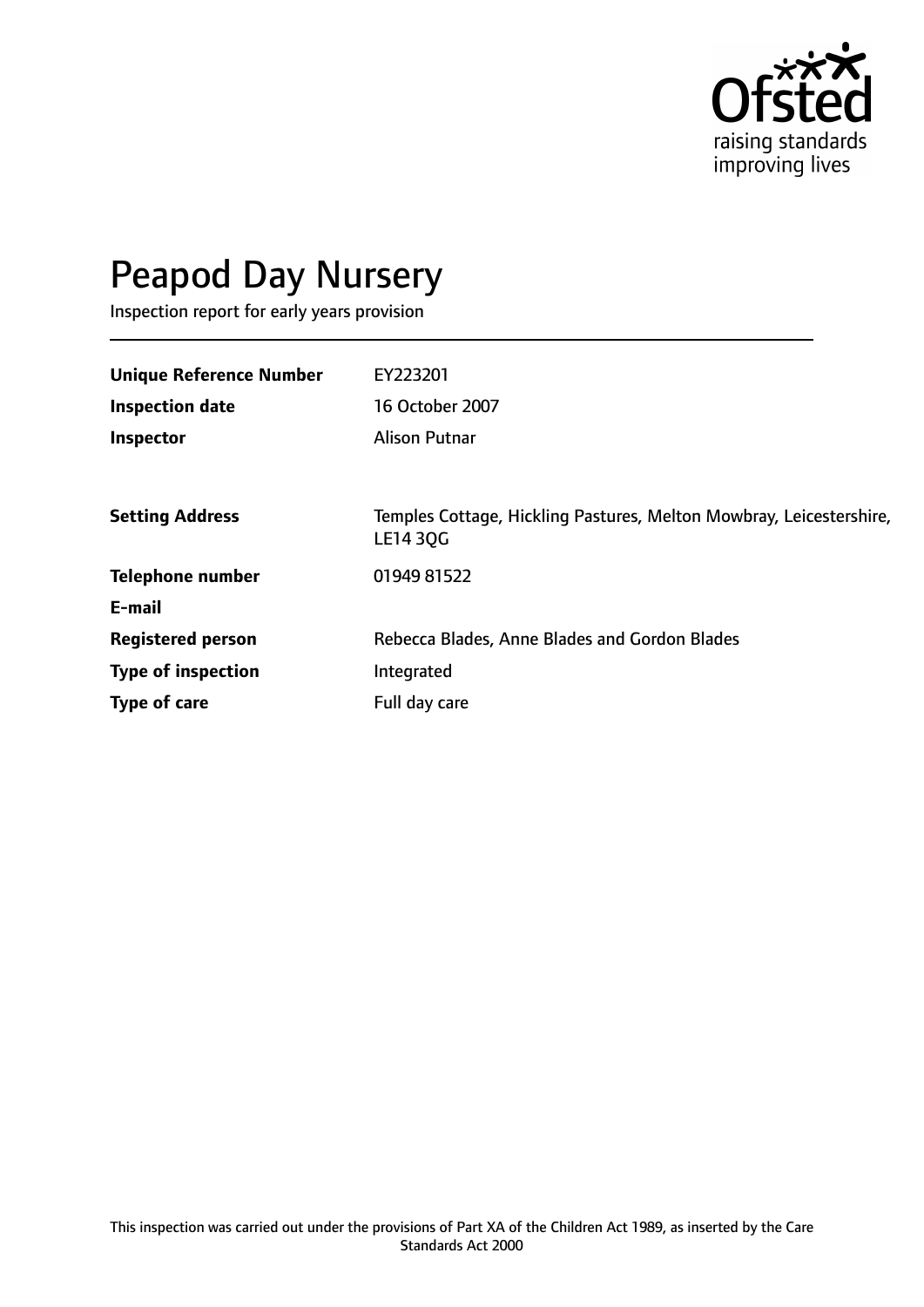#### **ABOUT THIS INSPECTION**

The purpose of this inspection is to assure government, parents and the public of the quality of childcare and, if applicable, of nursery education. The inspection was carried out under Part XA Children Act 1989 as introduced by the Care Standards Act 2000 and, where nursery education is provided, under Schedule 26 of the School Standards and Framework Act 1998.

This report details the main strengths and any areas for improvement identified during the inspection. The judgements included in the report are made in relation to the outcomes for children set out in the Children Act 2004; the National Standards for under 8s day care and childminding; and, where nursery education is provided, the *Curriculum guidance for the foundation stage.*

The report includes information on any complaints about the childcare provision which Ofsted has received since the last inspection or registration or 1 April 2004 whichever is the later.

#### **The key inspection judgements and what they mean**

*Outstanding: this aspect of the provision is of exceptionally high quality Good: this aspect of the provision is strong Satisfactory: this aspect of the provision is sound Inadequate: this aspect of the provision is not good enough*

For more information about early years inspections, please see the booklet *Are you ready for your inspection?* which is available from Ofsted's website: *www.ofsted.gov.uk.*

# **THE QUALITY AND STANDARDS OF THE CARE AND NURSERY EDUCATION**

On the basis of the evidence collected on this inspection:

The quality and standards of the care are good. The registered person meets the National Standards for under 8s day care and childminding.

The quality and standards of the nursery education are good.

#### **WHAT SORT OF SETTING IS IT?**

Peapod Day Nursery opened in 2002. It operates from three rooms and associated facilities in purpose built premises situated on the A606 Melton Mowbray to Nottingham road on the outskirts of Melton Mowbray in Leicestershire. A maximum of 29 children may attend the nursery at any one time. The nursery opens each weekday from 07:30 to 18:00. Children in the pre-school and toddler room share access to a secure outdoor play area. A separate secure outdoor area is provided for babies.

There are currently 38 children from six weeks to five years on roll. Of these, 14 children receive funding for nursery education. Children come from surrounding villages. There are no children currently attending who have learning difficulties or disabilities. All of the children speak English as their first language. The nursery employs eight childcare staff. Of these, five staff, including the manager hold appropriate early years qualifications and two staff are working towards a qualification. A cook is also employed.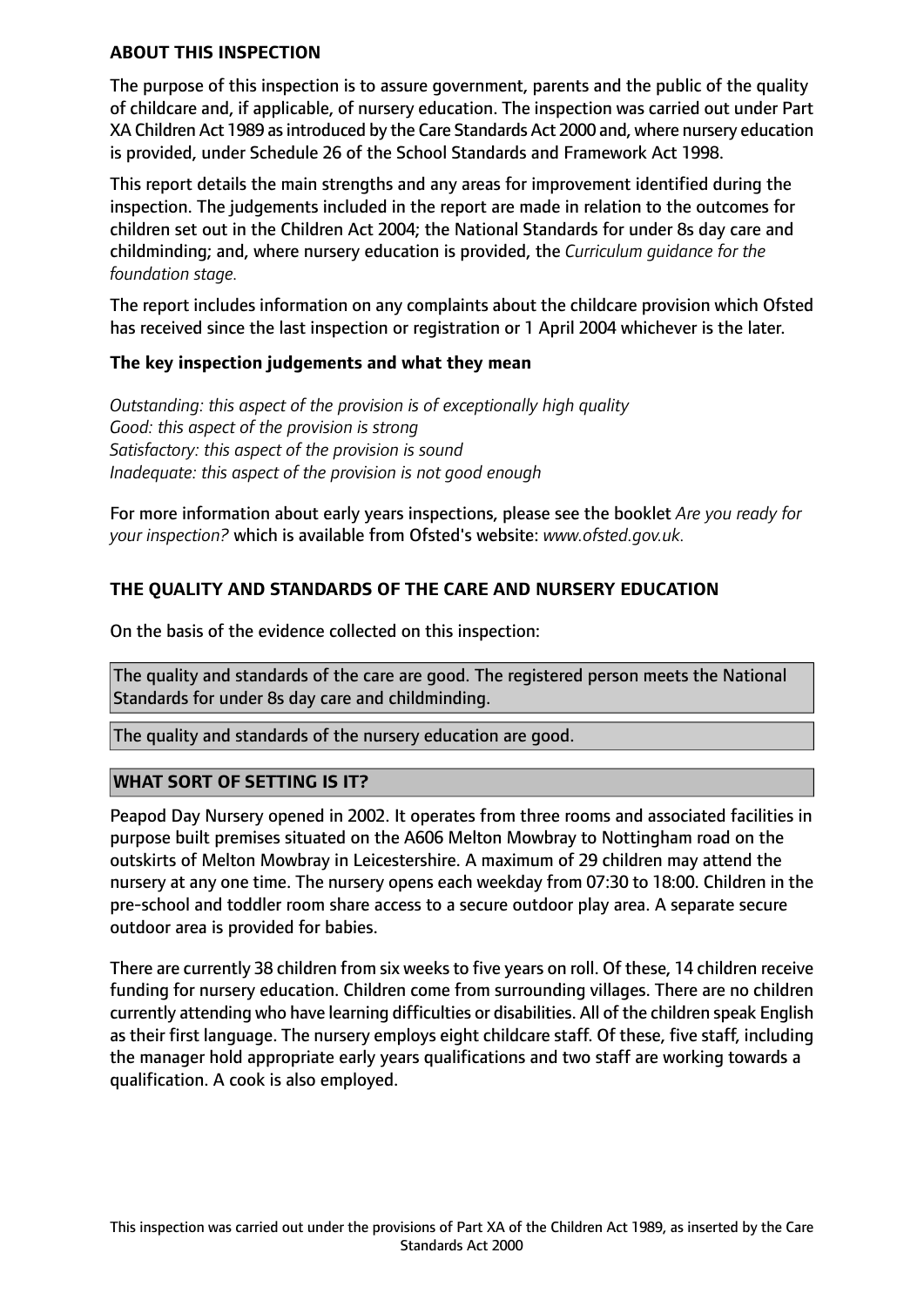#### **Helping children to be healthy**

The provision is good.

Children stay healthy in the setting as practitioners follow stringent cleaning routines. Guidance is displayed around the nursery for staff to ensure they follow good practices when changing nappies and preparing feeds. Rotas are in place to ensure that toys are cleaned as required. The majority are kept in a clean and hygienic state. The playrooms and importantly carpets in the baby room are clean. Children learn about the importance of good hygiene routines themselves. Young children are supported to wipe their hands before they have finger foods and older children show an awareness of good routines as they share 'we use soap to get rid of germs'. The risk of spreading infections is minimised further as children use individual face cloths and bedding. An exclusion of sick children policy is shared appropriately with parents. Notices are displayed detailing any illness in the nursery to enable parents to look out for potential symptoms. Children are well cared for in the event of minor accidents. An adequate number of staff hold appropriate first aid certificates. Equipment to deal with accidents is accessible and records of accidents are logged and shared with parents, promoting continuity in children's care. Documents evidence that accidents are minimal and are generally linked to children's stages of development as they begin to become more mobile, showing that staff are vigilant in monitoring children's safety and welfare. Secure practices are followed in the event of medication being administered, again supporting children's health and safety.

Staff work well with parents to ensure children's dietary needs are catered for. Good communication exists between the cook and childcare practitioners to ensure foods are provided that meet children's needs in terms of dietary requirements and development. For example, foods are blended and finger foods provided for the younger children as required. Occasionally, the range of foods provided at tea time are less appropriate in terms of nutritional content for the babies. Home cooked meals are provided which are nutritionally balanced on the whole. Fresh fruit and vegetables are included in meals and sometimes given at snack time to encourage children to make healthy choices. Children are very well supported to develop important social skills at meal times. Staff sit with children at the table to support table manners and to engage in worthwhile conversations. Children are extremely polite. Children benefit from access to fresh air as the daily routines ensure the majority go outdoors at least once a day. Older children experience a range of resources to promote physical development. They use slides for climbing, wheeled toys for spatial awareness and coordination skills, and balls and bean bags to practise catching skills. Plans for physical activities in the pre-school do not always show how children are building on the skills they have rather than just repeating them.

#### **Protecting children from harm or neglect and helping them stay safe**

The provision is outstanding.

Staff work extremely hard to create a welcoming atmosphere where children thrive in the safe, secure and comfortable environment. All visitors and users of the nursery are individually greeted, promoting safety. The premises are secure and records of visitors maintained as appropriate. A child-friendly environment and atmosphere is evident. The majority of displays are children's own work, which portrays the strong ethos that children are valued. Playrooms are attractively maintained and organised well to offer comfortable areas. Equipment is of high quality and in ample supply to meet the individual needs of the children. All children eat in small family groups and access toys and activities presented attractively on carpets and tables. Toys are stored accessibly to enable staff to provide variety in play without having to leave the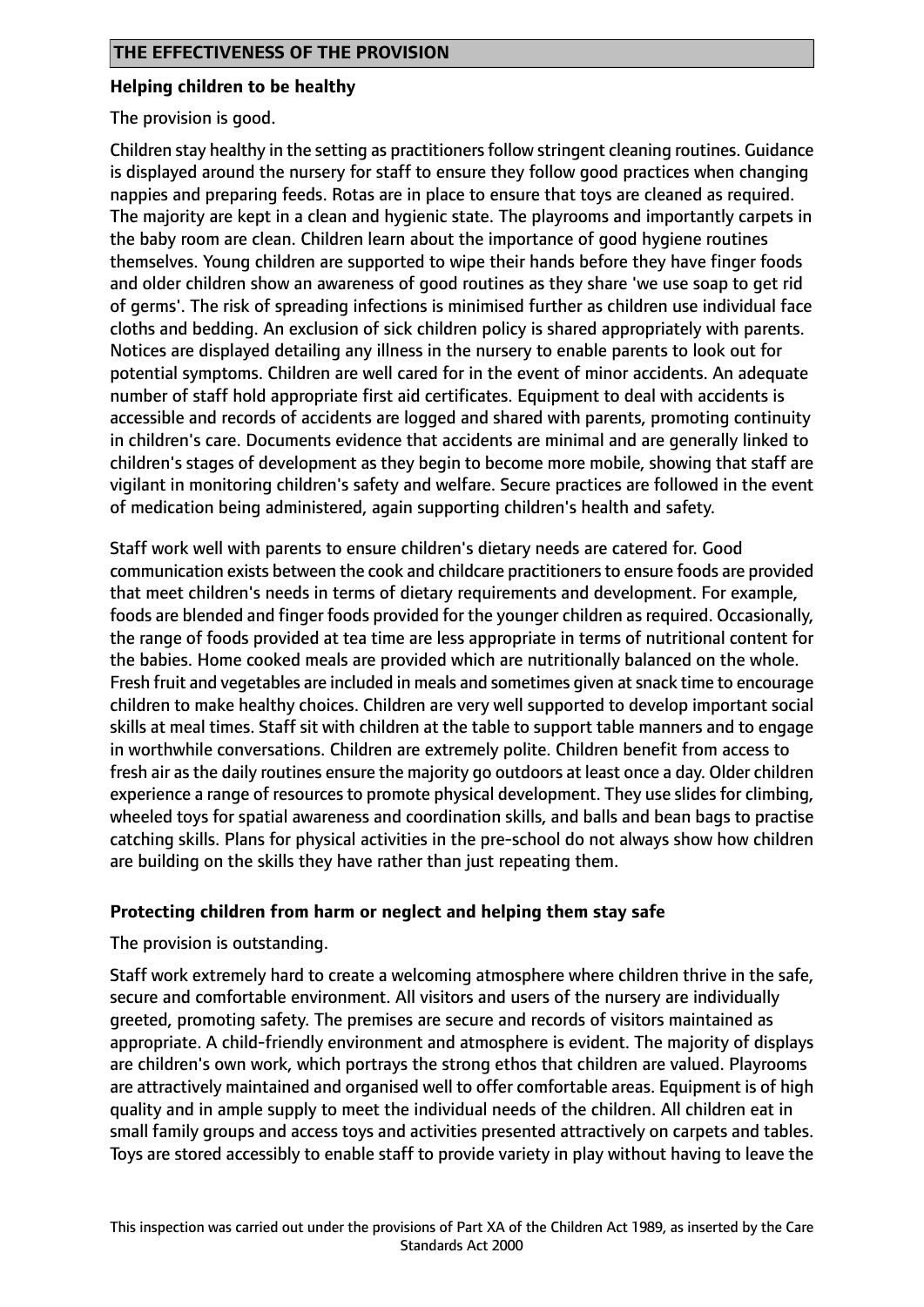room to fetch other resources. Older children's independence is supported well as some resources are stored in units they can freely access, enabling them to choose and reach toys and equipment to extend their play and learning. Young children benefit from the effective use of domestic style furniture in the baby room. Here very young ones are fed comfortably in staff's arms and develop their physical skills of standing and walking as they pull up safely using the sturdy chairs. The physical environment is well organised to promote children's well-being. Toilet and nappy changing facilities are situated adjacent to playrooms; again this ensures that staff spend minimal time out of the play rooms. As a result, children are very well supervised to ensure the risk of accidents are minimised.

Older children are increasingly encouraged to consider safe practices themselves. For example, through discussion they learn about using slides and bikes correctly and safely to keep themselves and their friends safe and to prevent accidents. Good opportunities are taken on trips and in the outdoor play space to develop children's safety awareness. They use a toy zebra crossing and signs to support their road safety awareness and talk about the importance of 'staying close to your adult' when out and about. All children participate in fire evacuation practices ensuring all can evacuate calmly and swiftly in an emergency. Children's safety is clearly given high priority in the nursery. Risk assessments are conducted by the first on duty each day to ensure the areas are safe and suitable before children attend. In addition comprehensive safety checks are conducted yearly to ensure all equipment including electrical items are safe to use. Children's welfare is protected in terms of child protection issues. Staff are secure in their knowledge of appropriate procedures to follow in the event of concerns for children's safety or child abuse. Senior staff have attended training relevant to their roles. Written procedures are in place and shared with parents, enabling them to feel secure in staff's commitment to the protection of all children.

# **Helping children achieve well and enjoy what they do**

The provision is good.

All children enjoy their time at the nursery. They are interested and actively involved in a good range of first-hand play experiences. As a result, children make progress in development as they explore and learn through play. Resources and toys are attractively presented further engaging children's interest and involvement. Effective systems, such as rotas and activity plans are used to ensure a good variety of activities throughout the day. The 'Birth to three matters' framework is used as a tool to ensure that the youngest children make progress in all areas of development. For example, younger children develop their language skills, becoming skilful communicators, asthey talk with staff during a dressing up activity. They talk about the clothes and 'clippie cloppy' shoes they are wearing. They practise personal independence skills of dressing as they choose and try on clothes, attempting various fastenings. Staff observe children during play and note down developmental progress, this information is used to plan further activities to help children to build on the skills they already have.

A supportive environment is evident. Staff are genuine in their approach to children. Speaking to them in an enthusiastic and positive way and celebrating children's achievements offering praise and encouragement. Children are happy and confident as a result. Good relationships are formed in each room between children and staff. The 'key worker' system enables parents to form close working relationships with the particular member of staff responsible for the general day to day care of their child. Ensuring information is shared for the benefit of the children. Effective co-working between staff, and the smaller size of the nursery means that all children get to know all staff, resulting in a calm and relaxed environment. This also supports smooth transitions as children move up through the rooms as they grow and develop. Children's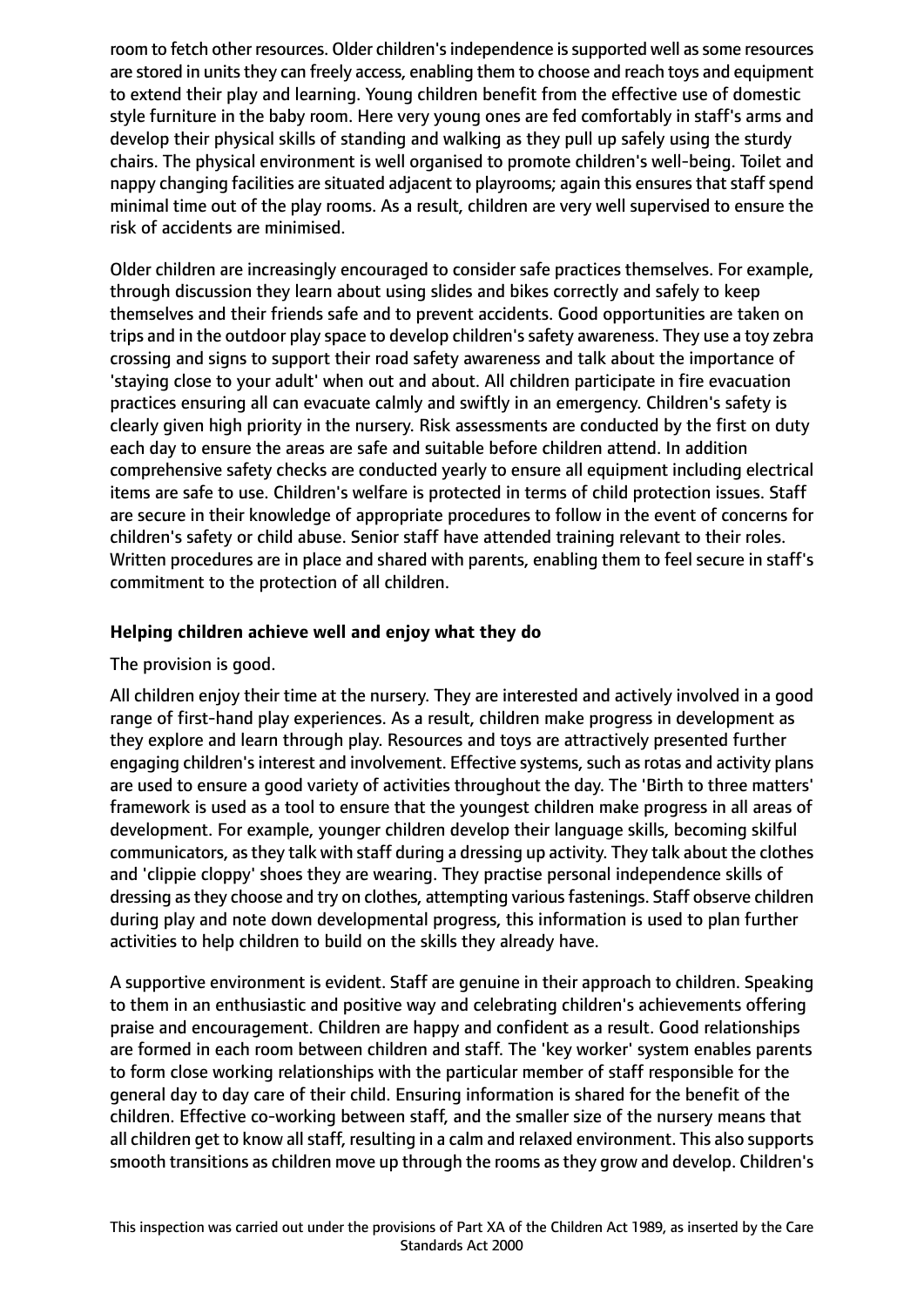individual needs are well catered for. Routines of the day offer good opportunities for rest, relaxation, active play and meals. The youngest children's individual routines are respected as they are fed and put down to sleep as they require and in consultation with parents rather than at pre-set times. Children are confident to approach staff to join in play or for a cuddle and comfort, this is appropriately reciprocated by staff who take time to listen to and respond to children.

# Nursery Education.

The quality of teaching and learning is good overall with some outstanding aspects. Senior staff working in the pre-school have an excellent understanding of the Foundation Stage. They show a strong commitment to continually improving the education provision through closely working with other professionals, accessing training and using relevant literature. Recent changes in the staff structure in the pre-school room mean that senior staff are managing all planning of activities and observations of children's development. As a result, new systems for identifying children's next steps in learning are not fully embedded and, as a result, are not yet showing the positive impact on maximising children's progress. Good relationships are fostered between staff, parents and children, as such a warm and inclusive environment is provided. Systems are in place to ensure those with learning difficulties or disabilities are appropriately supported. Children are active learners in this setting; staff know children well and endeavour to plan activities that are of interest to individuals. Some innovative and thought-provoking activities are provided that capture children's interest and curiosity, supporting their development as they learn through play and exploration. For example, during a water play activity children investigate how they can quickly transport water from one large container to another across the playground. They use jugs and lengths of drain pipe. This supports their knowledge and understanding of the world and mathematical problem solving skills. This excellent practice is not always reflected in all areas of learning. Activities to support children's knowledge of letter sounds are sometimes less inspiring.

Topics are beginning to be used more effectively to support children to make links in their learning and to ensure children access activities that cover all six areas of learning. Children explore the subject of autumn. Here they develop knowledge and understanding of the world and their physical skills as they go for walks in the local area, collecting leaves and discussing the changes in the environment, thus also supporting their language and communication skills. They develop their creativity as they use the leaves during painting and craft activities. The younger ones show an awareness of mathematical concepts as they correctly compare the size, shapes and colours of the leaves. Children are increasingly provided with opportunities to initiate their own ideas and activities. This fosters children's enjoyment and ensures they are keen learners. A group concentrate for long periods asthey use a construction set. They engage in conversation with their peers to describe their actions and negotiate blocks to use and how to build. This demonstrates the children have good language and social skills as they work well together. Staff are competent in their knowledge of how children learn and ensure time is given for children to return to activities to extend their ideas and enjoyment further. Full consideration is not yet given to how other areas of learning can be incorporated into these popular activities to ensure the more able children are progressing in all areas of development equally. For example, bringing in opportunities for literacy with mark making or opportunities to view text and extending mathematical knowledge.

Children show very good personal independence skills. They operate confidently and independently in the nursery. Setting tables for meals, managing their own toileting needs and selecting toys and resources. They also develop a sense of responsibility as they help to tidy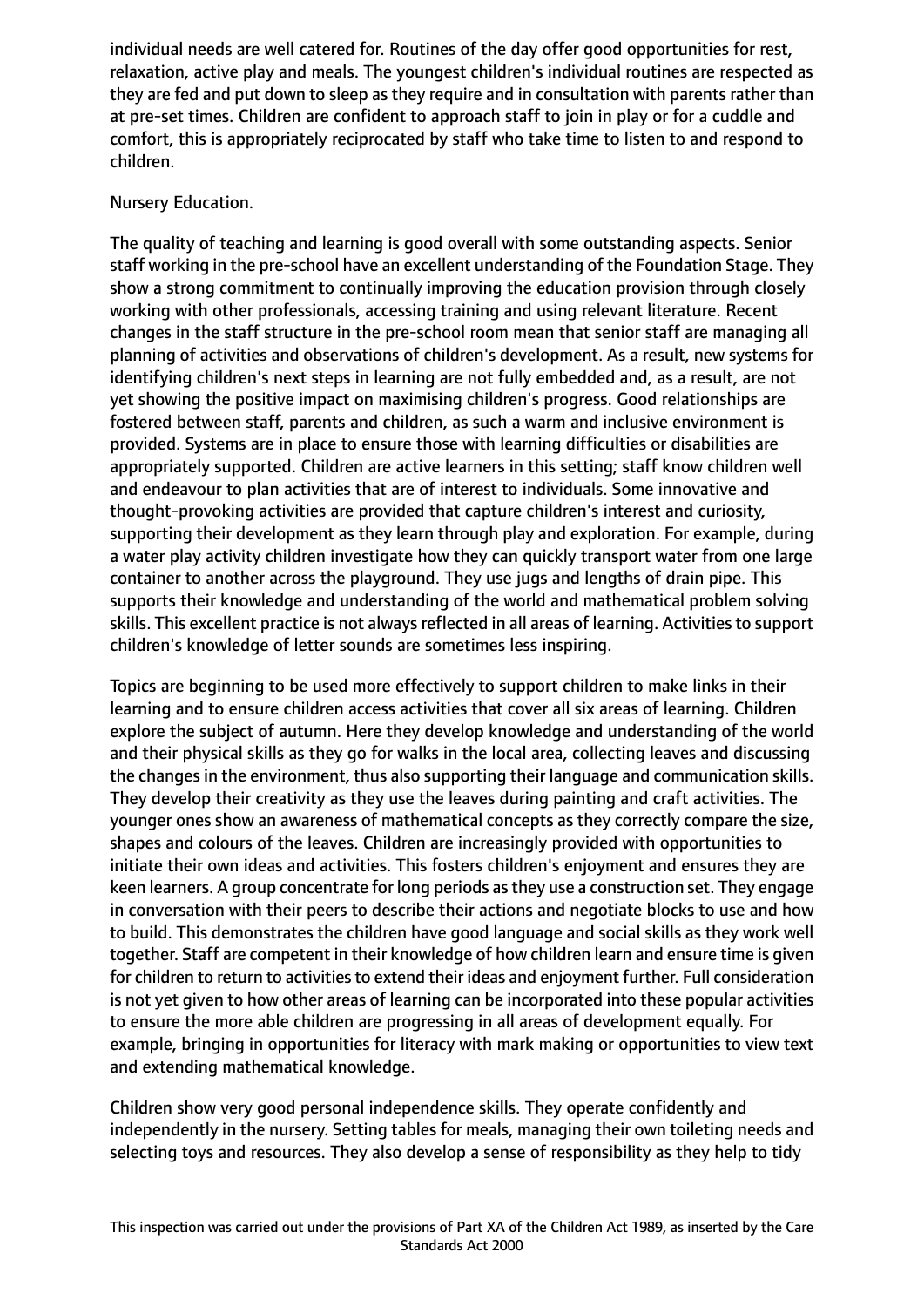away after the activities. Children behave well overall. They are learning to share and take turns when supported by staff. Some older children are very willing and confident to share their ideas and join in conversations and are beginning to develop skills of listening to others. Staff manage this well in an appropriate and sensitive manner. They have considered systems to further support children's good behaviour, but have not yet implemented the system. For example, developing 'nursery promises' with the children, helping them to share their understanding of expectations for behaviour. Senior staff are exceedingly skilled at responding to unexpected opportunities for children's learning through everyday activities. A child brings in a candle for the letter sound table, this leads to a discussion about cakes and as a result the children bake a cake together. The activity to look at letter sounds initially supporting children's communication, language and literacy leads to wider areas of learning. The children observe how mixtures change when mixing and baking the cake, supporting their knowledge and understanding of the world. They use concepts of maths when measuring and adding ingredients and develop social skills of turn taking as they work cooperatively together. Most importantly the children have fun and develop their self-esteem as they take part in activities of their choice and use their own ideas.

Time is organised well to offer a balance of child-initiated and adult-led activities. Children are given good opportunities to pursue their interests. Whilst most children settle for a story a young child is able to take part in a painting activity. He becomes engrossed in exploring the texture and colours, using tools and his hands to mix paint upon the paper. The young child develops his concentration skills as appropriate, as he is given time to enjoy and complete the picture for as long as he chooses. He then joins the group and listens well to the rest of the story. This evidences the skills of the staff and their in-depth knowledge of the individual children. Children are purposefully occupied in play. Routines of the day offer time for children to play both indoors and outdoors. Time for active play and restful activities are provided. Children are constantly making progress in development as opportunities for learning are seized during daily events. Senior staff use effective questioning to help children to think and learn. For example, at snack time children develop mathematical concepts as they count those present and ensure there are sufficient cups for all. A young child knows that to make sure all children can have a second piece of bread stick equally, 'the onesleft could be broken in half'. Children's self-esteem and confidence is supported as staff offer meaningful praise and encouragement in response to children's ideas and thoughts.

#### **Helping children make a positive contribution**

#### The provision is good.

All children are clearly valued and respected in this setting. They settle quickly and calmly as parentsleave, with appropriate comfort and support by staff to ensure both children and parents have a good start to the day. Good relationships are fostered between staff and the children. A happy and friendly atmosphere is evident. Important social skills are developed as children are encouraged to be considerate of others' needs. Behaviour is good and more experienced staff are skilled at managing behaviour in a way that encourages children to consider the consequence of their actions. Staff are sensitive to children's developmental stages and encourage skills of turn taking and sharing. Children explore their local community through trips to the garden centre and walks out. They talk about and celebrate important events in the children's lives, whether it be birthdays, a new baby or extensions to their home. Resources in the nursery reflect positive images of the wider society and help children to explore people's similarities and differences in an open and positive way. Children's spiritual, moral, social and cultural development is appropriately fostered.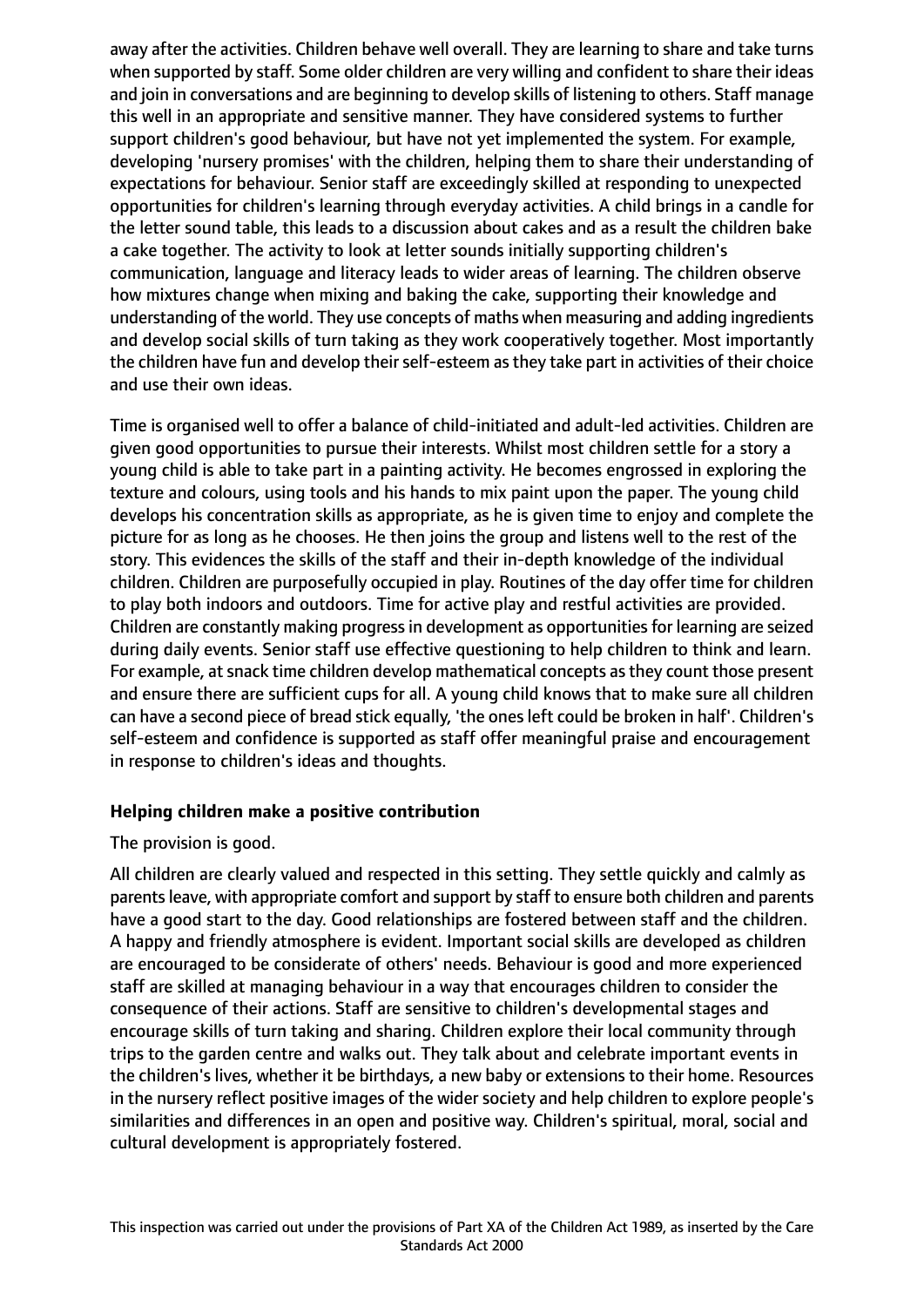Effective communication between staff, parents and relevant professionals ensure that all children are equally supported to make progress in their development. A wealth of information is shared with parents about the setting's policies and practices, through booklets and displays and discussions. Relevant information is recorded as required to ensure the individual needs of the children are catered for. Staff appropriately take time to verbally feedback to parents each day and use written methods such as daily diaries to ensure information is shared, promoting continuity in children's care. Good systems are in place to actively seek feedback from parents via newsletters and through a comments box, where parents can share issues anonymously if they prefer. The quality of the partnership with parents and carers of funded children is good. This ensures all are working together effectively to benefit the children's learning environment. Parents are provided with good detail about the education curriculum, with some information provided about ways parents can further support children's learning at home through worthwhile play based activities. Newsletters include future plans for activities. For example, the week's letter sound is shared to enable parents and children to look at home for items that begin with a particular sound and bring them to the sound table. Opportunities are created periodically for parents to see and discuss their child's development record. Fewer formal opportunities are created at present for parents to take part in initial developmental assessments or to share what they already know about their child and identify the next steps in learning.

# **Organisation**

#### The organisation is good.

Children's safety and welfare is protected as they are cared for by staff who are suitable to work alongside children, hold relevant qualifications and have appropriate and varied experience of childcare. More than half of the staff team are qualified to Level 3 in childcare and all staff attend additional training courses to benefit the care and learning for the children. There is a strong sense of team work, staff share skills and good practice. Ratios of adults to children are well maintained and often exceed those required. Consequently all children receive good quality care and attention according to their individual needs. Staff have time to develop strong relationships with children and parents. Parents' wishes are noted and respected. All policies and written procedures are in place and used effectively by staff to ensure the smooth day to day running of the setting. Records are completed, shared with parents and stored confidentially as required. All requirements for providing day care are met. The nursery shows a strong commitment to always building upon the good practice to further benefit the childcare provision. They use effective systems of self-evaluation and reflect upon their skills throughout team meetings and individual supervisions with the manager. Training and advice are taken on board to continually build on and improve areas of practice. Overall, children's needs are met.

The leadership and management of the nursery education is good. The excellent system for evaluating the quality of care has not as yet effectively been used to formally assess the quality of teaching and learning in the education curriculum. The manager has great enthusiasm and confidence in the staff delivering the education curriculum. Whilst this is positive it has somewhat left the senior in the pre-school to manage all aspects of the education and as such a formal system for ensuring all six areas of learning are equally covered is not fully in place. There is a strong commitment to striving to always improve the education of the children. Training is accessed, advice from relevant professionals is actively sought and acted upon in a positive way. The learning environment is well organised. Resources are accessible to the children and of high quality. Activities on the whole are rich, varied and imaginative engaging children's interest and helping them to make progress.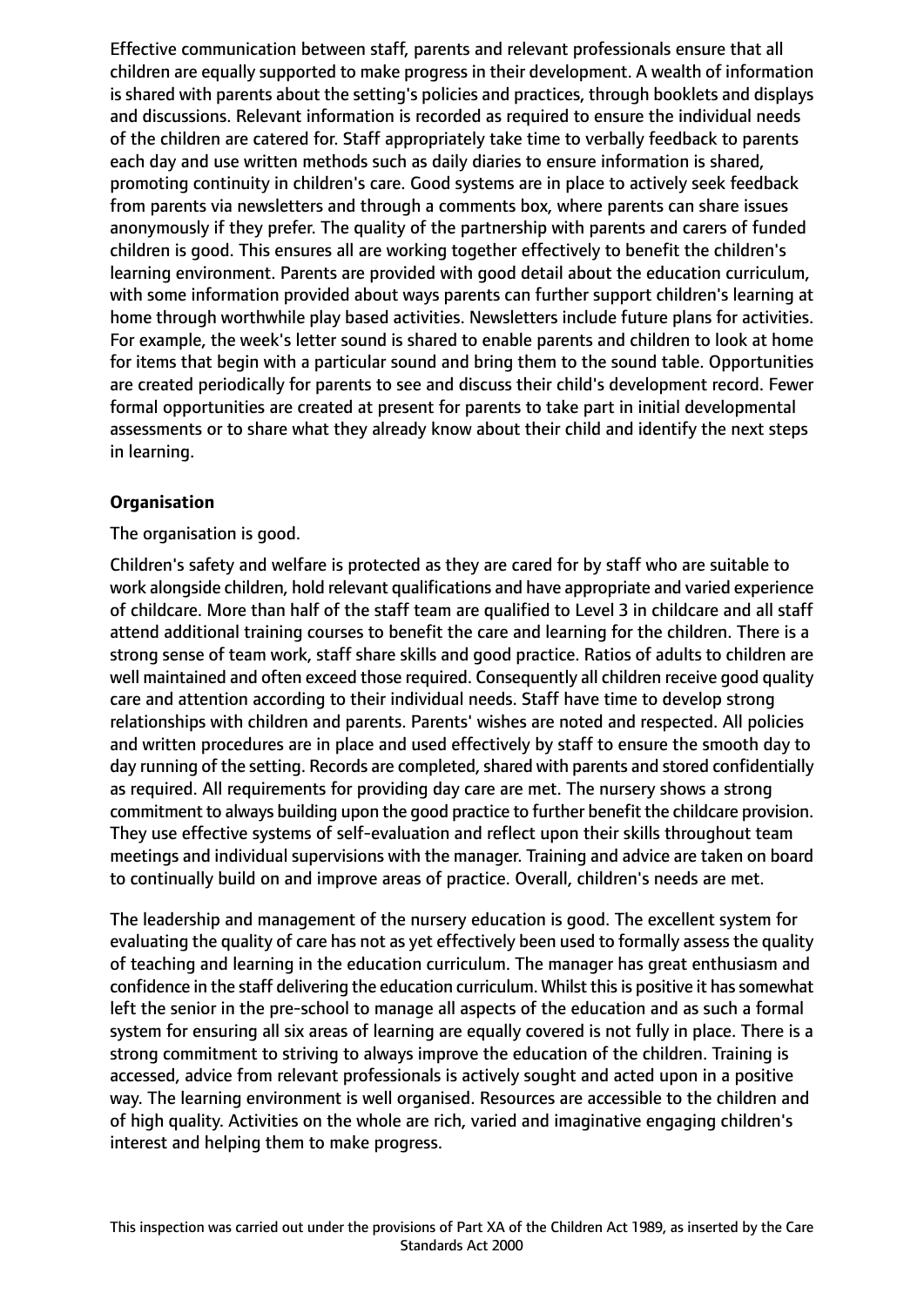#### **Improvements since the last inspection**

At the last care inspection the setting agreed to improve the policies for uncollected children and child protection. In addition it was agreed that all staff would cover health and safety including child protection policies through induction in their first week of employment. The setting also agreed to ensure that policies and procedures are shared with parents. The setting have addressed all these issues effectively. All policies and procedures include the necessary details to ensure children are safe and well protected. Staff are clear of all practices as they take part in a comprehensive induction package; again ensuring children are safe in their care. All nursery policies are contained in a file in the nursery entrance with some displayed for easy reference for parents. This promotes good working relationships for the benefit of the children.

At the last education inspection the setting agreed to provide further support for children to develop early mark making skills. This has been addressed well in the setting. Children have daily and free access to pencils, crayons and writing implements, which they use to draw and make attempts to write or write their own names on work. In addition tools and resources are added to role play areas to enable children to develop their awareness of writing for a purpose. Children use pens and charts when pretending to take notesin the hospital play or when playing with office equipment. The setting are beginning to introduce good systems to encourage children to make marks and write in daily routines, for example, ticking the chart to indicate they have been the 'happy helper'; setting the table for snack time. The setting were also required to ensure all parents are aware of the potential to access their children's development records. This has been addressed through verbal communication and through written information in the nursery prospectus. In addition specific dates are scheduled for all parents to have opportunity to spend time with staff viewing and discussing their child's development record. Ensuring that all are working together to support children to reach their maximum potential.

# **Complaints since the last inspection**

Since April 1 2004 there have been no complaints made to Ofsted that required the provider or Ofsted to take any action in order to meet the National Standards.

The provider is required to keep a record of complaints made by parents, which they can see on request. The complaints record may contain complaints other than those made to Ofsted.

# **THE QUALITY AND STANDARDS OF THE CARE AND NURSERY EDUCATION**

On the basis of the evidence collected on this inspection:

The quality and standards of the care are good. The registered person meets the National Standards for under 8s day care and childminding.

The quality and standards of the nursery education are good.

#### **WHAT MUST BE DONE TO SECURE FUTURE IMPROVEMENT?**

#### **The quality and standards of the care**

To improve the quality and standards of care further the registered person should take account of the following recommendation(s):